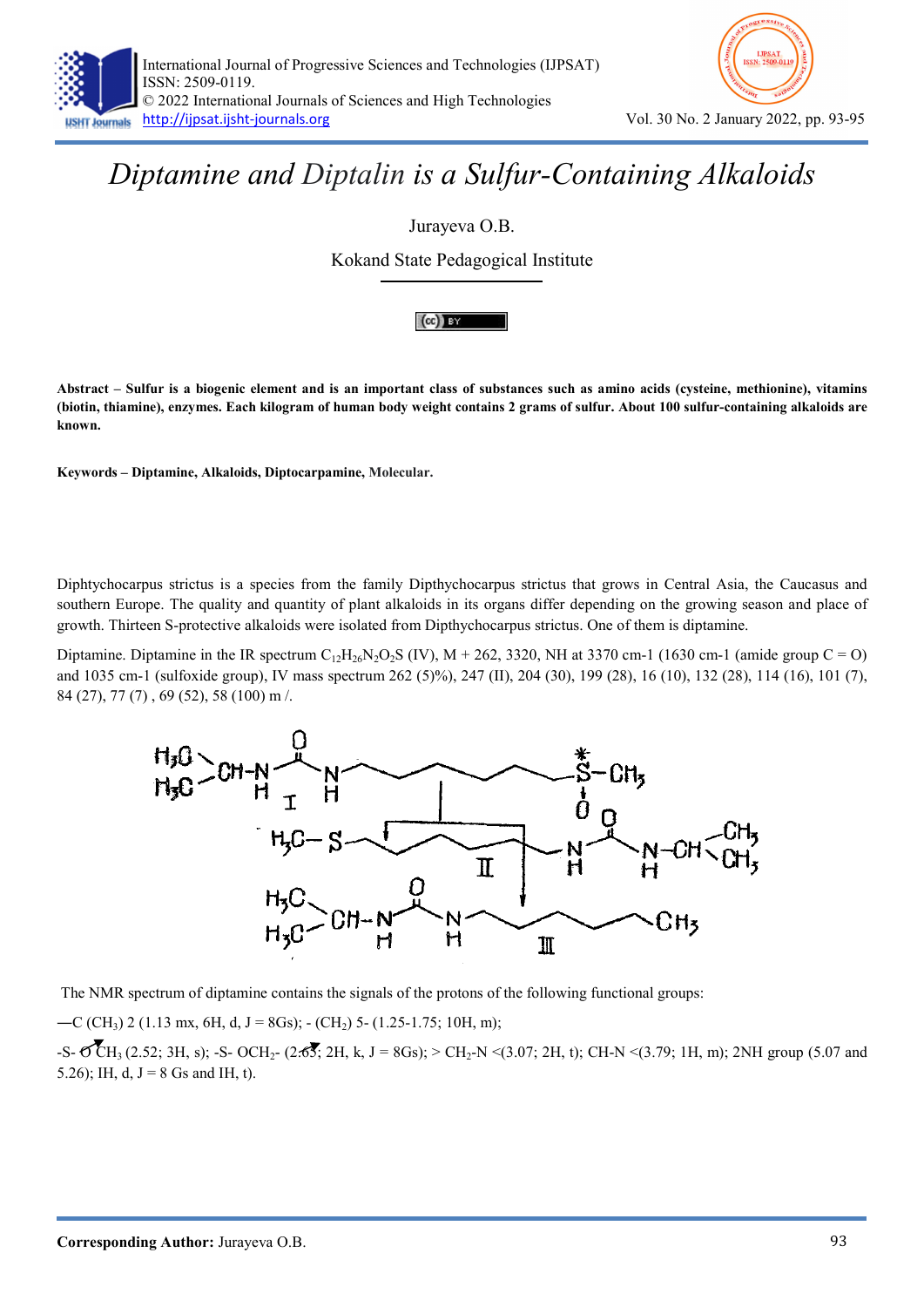The maximum ion (signal) in the mass spectrum of IV (similar to the mass spectrum of isopropylurea) indicates that this is a property of the N-alkyl of diptocarpamines.

An important difference in substance 14m.b. means that diptamine is a homologue of diptocarpamine, which is distinguished by the -CH<sub>2</sub>- group. Therefore, diptamine is N-isopropyl-N<sup>1</sup>-7-methylsulfoxy-n-heptylurea.



Diptalin is an optically active oily liquid, composition  $C_{13}H_{28}N_2O_2S$ ,  $M + 276$ , soluble in chloroform, methanol and water, poorly soluble in ether, benzene, acetone.

IR spectrum of diphthalene: 3220, 3380 cm<sup>-1</sup> (> NH, -NH<sub>2</sub>), 1660 cm<sup>-1</sup> (amidecarbonyl), 1030 cm<sup>-1</sup> (sulfoxide group). Mass spectrum: 276/M(5%)<sup>+</sup>, 261(13), 259(5), 213(24), 188(46), <u>142(100)</u>, 126(33), 114(86), 83(38), 71(33), 64(54).

Diptalin reacts biuret with urea, which means that it is an N-alkyl derivative of urea. Based on the above, the most common Diptalin formula is:



The alkaloid dipthaline (XVIII) was recovered by Zn in the presence of HCl to give an optically inactive substance (XIX),  $M +$ 260.

NMR Spectrum of Article XIX: (1.10-2.10 mx, 18H, m); protons of the sulfoxymethyl group (2.52; 3H, s); -CH<sub>2</sub>-S  $\rightarrow$  O (2.70; 2H, k, J = 6Gs); -CH<sub>2</sub>-N <(3.03; 2H, t); > NH and -NH<sub>2</sub> (6.87; 1H and 5.49; 2H).

When comparing the PMR spectra of substances XVIII and XIX, the signals of the CH<sub>3</sub>-group protons bound to S are 0.54 μm, with a diamagnetic shift. The difference in molecular weights is 16 mb. indicates that the sulfo group is returning.

The spectral data for diptalin are close to those for the alkaloid diptocarpaine. The difference in the molecular weights of these substances is 70 mb. indicates that diphthalene is a homologue of diptocarpaine, which differs into groups  $5 - \text{CH}_2$ .

Thus, the structure of diptalin indicates that it is N-11-methylsulfoxy-n-undecylurea.